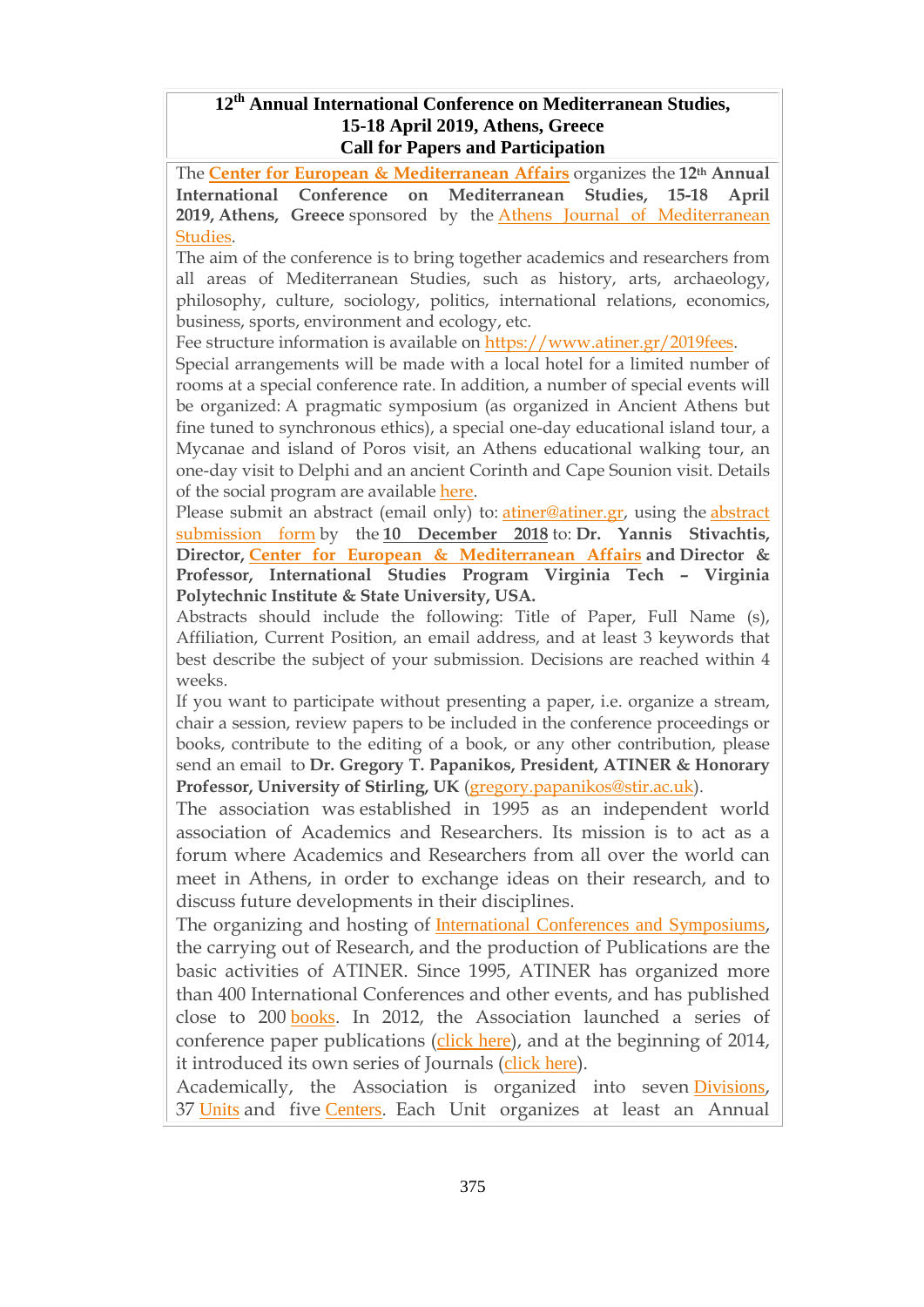International Conference, and may also undertake various small and large research projects.

Academics and Researchers are more than welcome to become members and to contribute to ATINER's objectives. If you would like to become a member, please download the relevant form ([membership](https://www.atiner.gr/member.doc) [form](https://www.atiner.gr/member.doc)). For more information on how to become a member, please send an email to: [info@atiner.gr](mailto:info@atiner.gr).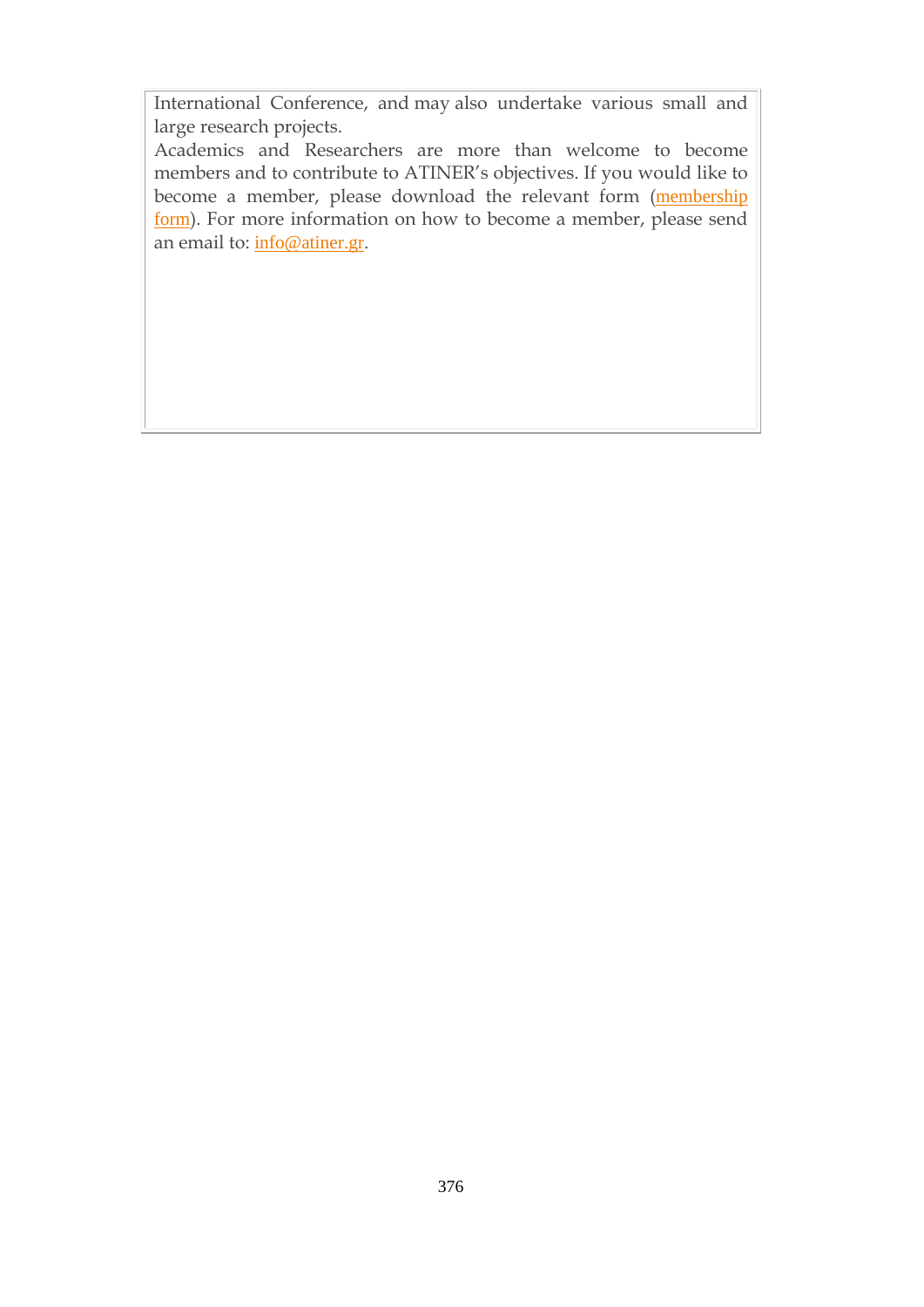# **6 th Annual International Conference on Pharmaceutical Sciences, 6-9 May 2019, Athens, Greece Call for Papers and Participation**

The [Pharmaceutical](http://www.atiner.gr/pharmaceutical-unit) Unit of ATINER is organizing its **6th Annual International Conference on Pharmaceutical Sciences, 6-9 May 2019, Athens, Greece** sponsored by the Athens [Journal](http://www.athensjournals.gr/ajh) of Health. The aim of the conference is to bring together academics and researchers from all areas of pharmaceutical sciences and other related fields. Theoretical and empirical research papers will be considered. In previous conferences, discussions have included a wide range of topics, such as: Drug Discovery & Design, Drug Analysis, Drug Delivery, Novel Technologies & New Developments, Pharmacognosy, Pharmacology, Pharmaceutical Chemistry, Public Health & Pharmacy Practice, Cardiovascular Disease, Cancer, Diabetes, Infection and Transmitted Diseases, Nanomedicine & Nanobiotechnology, Obesity, Nutrition, History of Pharmacy and Medicine, Public Policy Issues, and the Economics of Drugs, etc. Participants have come from 43 different countries (Albania, Algeria, Australia, Austria, Brazil, Cameroon, Canada, China, Colombia, Denmark, Egypt, Finland, France, Germany, India, Indonesia, Iran, Ireland, Italy, Japan, Jordan, Kingdom of Bahrain, Libya, Macau, Malaysia, Mexico, Nigeria, Oman, Pakistan, Poland, Portugal, Romania, Russia, Saudi Arabia, Singapore, South Korea, Switzerland, Taiwan, Thailand, Turkey, UAE, UK and USA).

Fee structure information is available on [https://www.atiner.gr/2019fees.](https://www.atiner.gr/2019fees)

Special arrangements will be made with a local hotel for a limited number of rooms at a special conference rate. In addition, a number of special events will be organized: A pragmatic symposium (as organized in Ancient Athens but fine tuned to synchronous ethics), a special one-day educational island tour, a Mycanae and island of Poros visit, an Athens educational walking tour, an one-day visit to Delphi and an Ancient Corinth and Cape Sounion visit. Details of the social program are available [here.](http://www.atiner.gr/social-program)

Please submit an abstract (email only) to: [atiner@atiner.gr,](mailto:atiner@atiner.gr) using the [abstract](https://www.atiner.gr/2019/FORM-PHA.doc) [submission](https://www.atiner.gr/2019/FORM-PHA.doc) form by the **7 January 2019** to: **Dr. Ketan Ruparelia, Head, [Pharmaceutical](http://www.atiner.gr/pharmaceutical-unit) Unit, ATINER & Researcher, De Montfort University, U.K.** Abstracts should include the following: Title of Paper, Full Name (s), Affiliation, Current Position, an email address, and at least 3 keywords that best describe the subject of your submission. Decisions are reached within 4 weeks.

If you want to participate without presenting a paper, i.e. organize a stream, chair a session, review papers to be included in the conference proceedings or books, contribute to the editing of a book, or any other contribution, please send an email to **Dr. Gregory T. Papanikos, President, ATINER & Honorary Professor, University of Stirling, UK** [\(gregory.papanikos@stir.ac.uk\)](mailto:gregory.papanikos@stir.ac.uk).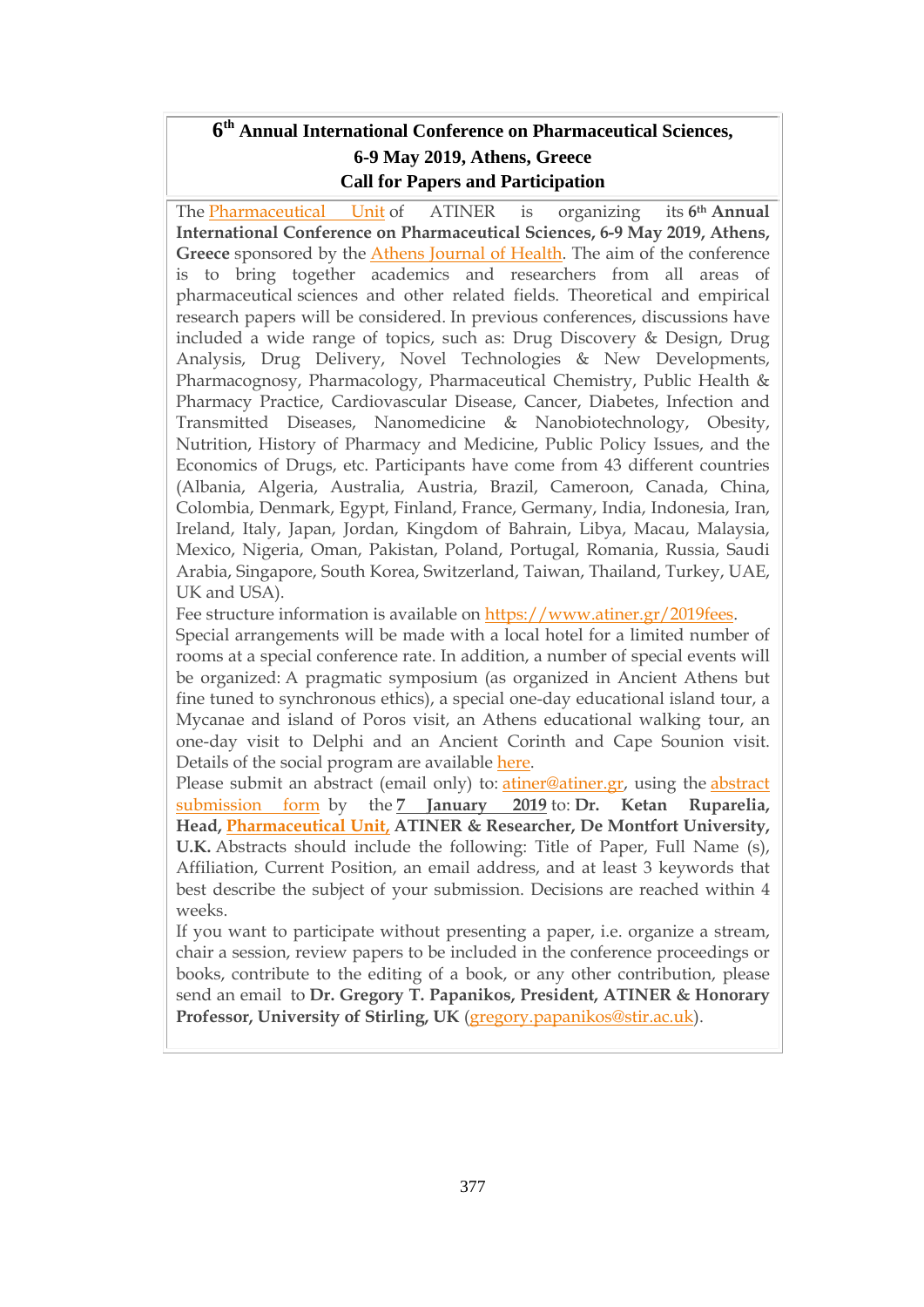#### **1 th Annual International Symposium on Environment, 27-30 May 2019, Athens, Greece Call for Papers and Participation**

The **[Environment](http://www.atiner.gr/environment-unit) Unit** and the **Center for [Environmental](https://www.atiner.gr/cepce) Pollution**, Climate & Ecology [\(CEPCE\)](https://www.atiner.gr/cepce) of ATINER are organising the **14th Annual International Symposium on Environment, 27-30 May 2019, Athens, Greece** sponsored by the Athens Journal of [Sciences.](http://www.athensjournals.gr/ajs)

The aim of the conference is to bring together scholars and students of environment from all disciplines such as engineering, biology, chemistry, geology, economics, geography, history, political science, communications, environmental health, environmental law & justice, government policy, etc. Fee structure information is available on [www.atiner.gr/2019fees.](https://www.atiner.gr/2019fees)

Special arrangements will be made with a local hotel for a limited number of rooms at a special conference rate. In addition, a number of special events will be organized, including a pragmatic symposium (as organized in Ancient Athens but fine-tuned to synchronous ethics), a special one-day educational island tour, a Myceanae and island of Poros visit, an Athens educational walking tour, a day trip to Delphi, and an ancient Corinth and Cape Sounion visit. Details of the social program are available [here.](http://www.atiner.gr/social-program)

Please submit a 300-word abstract via email only [\(atiner@atiner.gr\)](mailto:atiner@atiner.gr) by **28 January 2019** to: **Dr. Nicolas Abatzoglou, Head, [Environment](http://www.atiner.gr/docs/ENVIRONMENT_UNIT.htm) Unit, ATINER & Professor, Department of Chemical & Biotechnological Engineering, Université de Sherbrooke, Canada, Chair Pfizer, PAT in Pharmaceutical Engineering, Director GREEN-TPV and GRTP-C & P**. Abstracts should include: Title of Paper, Family Name (s), First Name (s), Institutional Affiliation, Current Position, an email address and at least 3 keywords that best describe the subject of the submission. Please use the abstract [submitting](https://www.atiner.gr/2019/FORM-ENV.doc) [form.](https://www.atiner.gr/2019/FORM-ENV.doc) Decisions are reached within 4 weeks.

If you want to participate without presenting a paper, i.e. organize a stream, chair a session, review papers to be included in the conference proceedings or books, contribute to the editing of a book, or any other contribution, please send an email to **Dr. Gregory T. Papanikos, President, ATINER & Honorary Professor, University of Stirling, UK** [\(gregory.papanikos@stir.ac.uk\)](mailto:gregory.papanikos@stir.ac.uk).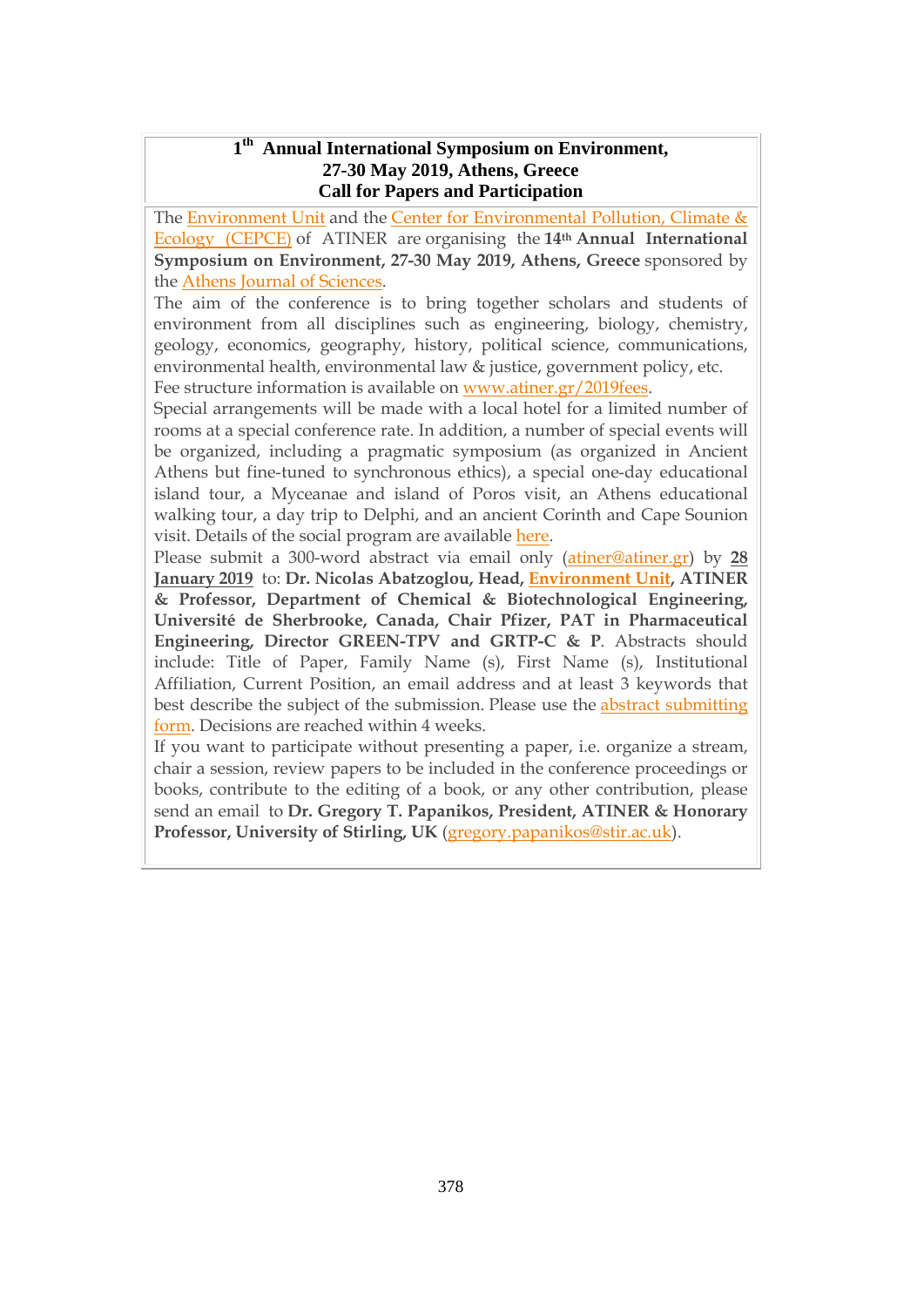### **13 th Annual International Conference on Statistics: Teaching, Theory & Applications, 1-4 July 2019 Athens, Greece Call for Papers and Participation**

The [Mathematics](https://www.atiner.gr/mathematics-unit) & Statistics Unit and the [Education](http://atiner.gr/education-unit) Unit of ATINER, will hold the **13th Annual International Conference on Statistics: Teaching, Theory & Applications, 1-4 July 2019, Athens, Greece** sponsored by the Athens Journal of [Sciences](http://www.athensjournals.gr/ajs).

The conference is soliciting papers (in English only) from all areas of statistics, teaching statistics, theory, applications and other related areas. You may participate as stream leader, presenter of one paper, chair a session or observer.

Fee structure information is available on [www.atiner.gr/2019fees](https://www.atiner.gr/2019fees).

Special arrangements will be made with a local hotel for a limited number of rooms at a special conference rate. In addition, a number of special events will be organized, including a pragmatic symposium (as organized in Ancient Athens but fine-tuned to synchronous ethics), a special one-day educational island tour, a Myceanae and island of Poros visit, an Athens educational walking tour, a day trip to Delphi, and an ancient Corinth and Cape Sounion visit. Details of the social program are available [here](http://www.atiner.gr/social-program).

Please submit an abstract (email only) to: [atiner@atiner.gr](mailto:atiner@atiner.gr), using the abstract [submission](https://www.atiner.gr/2019/FORM-STA.doc) form by the **3 December 2018** to: **Dr. Timothy M. Young, Director, Center for Business & [Manufacturing](https://www.atiner.gr/cbme) Excellence [\(CBME\)](https://www.atiner.gr/cbme) & Professor and Graduate Director, Center for Renewable Carbon, The University of Tennessee, USA.** Please include: Title of Paper, Full Name (s), Current Position, Institutional Affiliation, an email address and at least 3 keywords that best describe the subject of your submission. Decisions are reached within 4 weeks.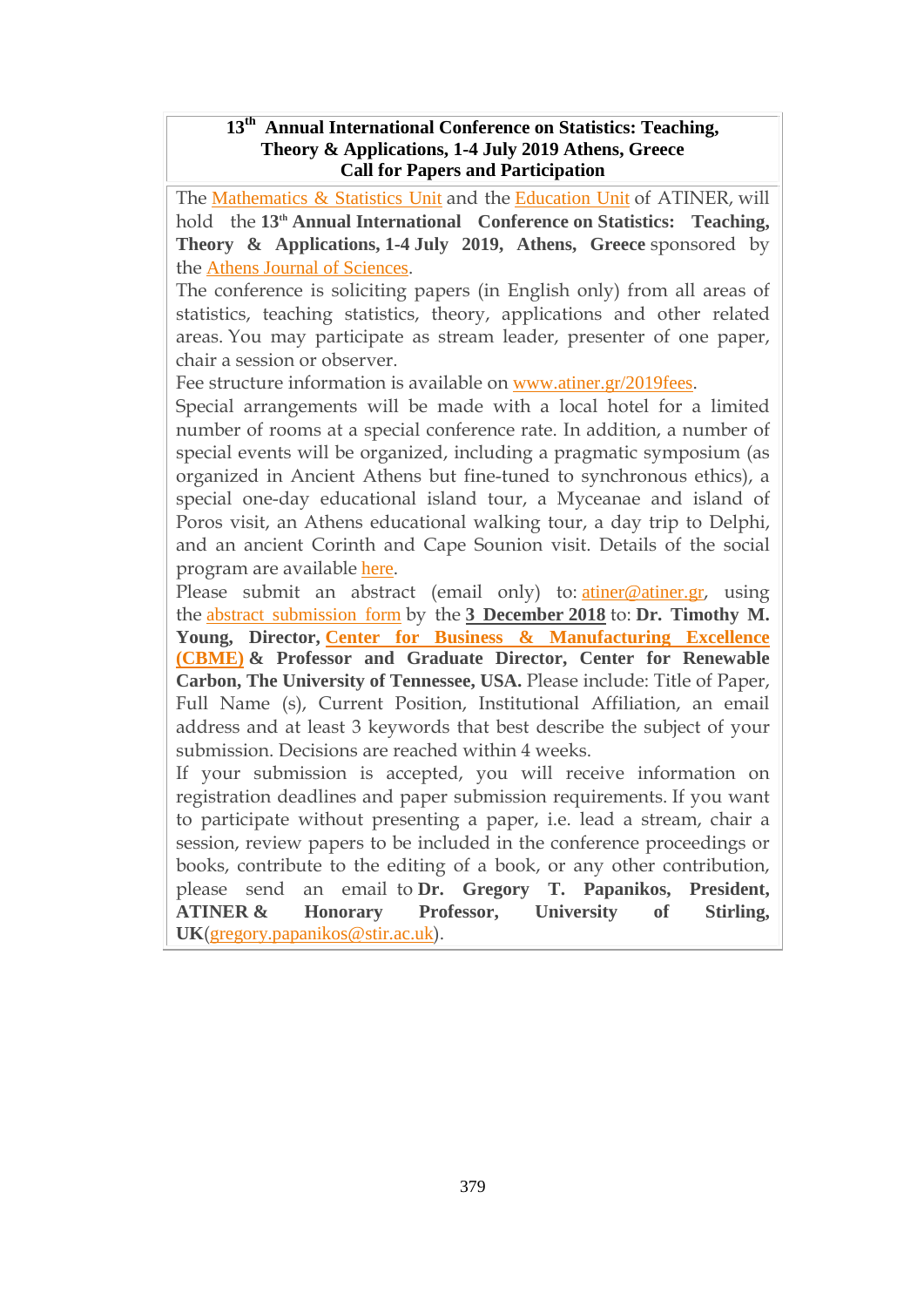## **13 th Annual International Conference on Mathematics: Teaching, Theory & Applications, 1-4 July 2019, Athens, Greece Call for Papers and Participation**

The [Mathematics](https://www.atiner.gr/mathematics-unit) & Statistics Unit and the [Education](http://atiner.gr/education-unit) Unit of ATINER, will hold the **13th Annual International Conference on Mathematics: Teaching, Theory & Applications, 1-4 July 2019, Athens, Greece** sponsored by the Athens Journal of [Sciences](http://www.athensjournals.gr/ajs).

The conference is soliciting papers (in English only) from all areas of mathematics, teaching mathematics, theory, applications and other related areas. You may participate as panel organizer, presenter of one paper, chair a session or observer.

Fee structure information is available on [www.atiner.gr/2019fees](https://www.atiner.gr/2019fees).

Special arrangements will be made with a local hotel for a limited number of rooms at a special conference rate. In addition, a number of special events will be organized, including a pragmatic symposium (as organized in Ancient Athens but fine-tuned to synchronous ethics), a special one-day educational island tour, a Myceanae and island of Poros visit, an Athens educational walking tour, a day trip to Delphi, and an ancient Corinth and Cape Sounion visit. Details of the social program are available [here](http://www.atiner.gr/social-program).

Please submit an abstract (email only) to: [atiner@atiner.gr](mailto:atiner@atiner.gr), using the abstract [submission](http://www.atiner.gr/2019/FORM-EMS.doc) form by the 3 **December 2018** to: **Dr. Codruta Simona Stoica, Head, [Mathematics](https://www.atiner.gr/mathematics-unit) & [Statistics](https://www.atiner.gr/mathematics-unit) Unit, ATINER & Professor and Vice-Rector, Aurel Vlaicu University of Arad, Romania**. Please include: Title of Paper, Full Name (s), Current Position, Institutional Affiliation, an email address and at least 3 keywords that best describe the subject of your submission. Decisions are reached within 4 weeks.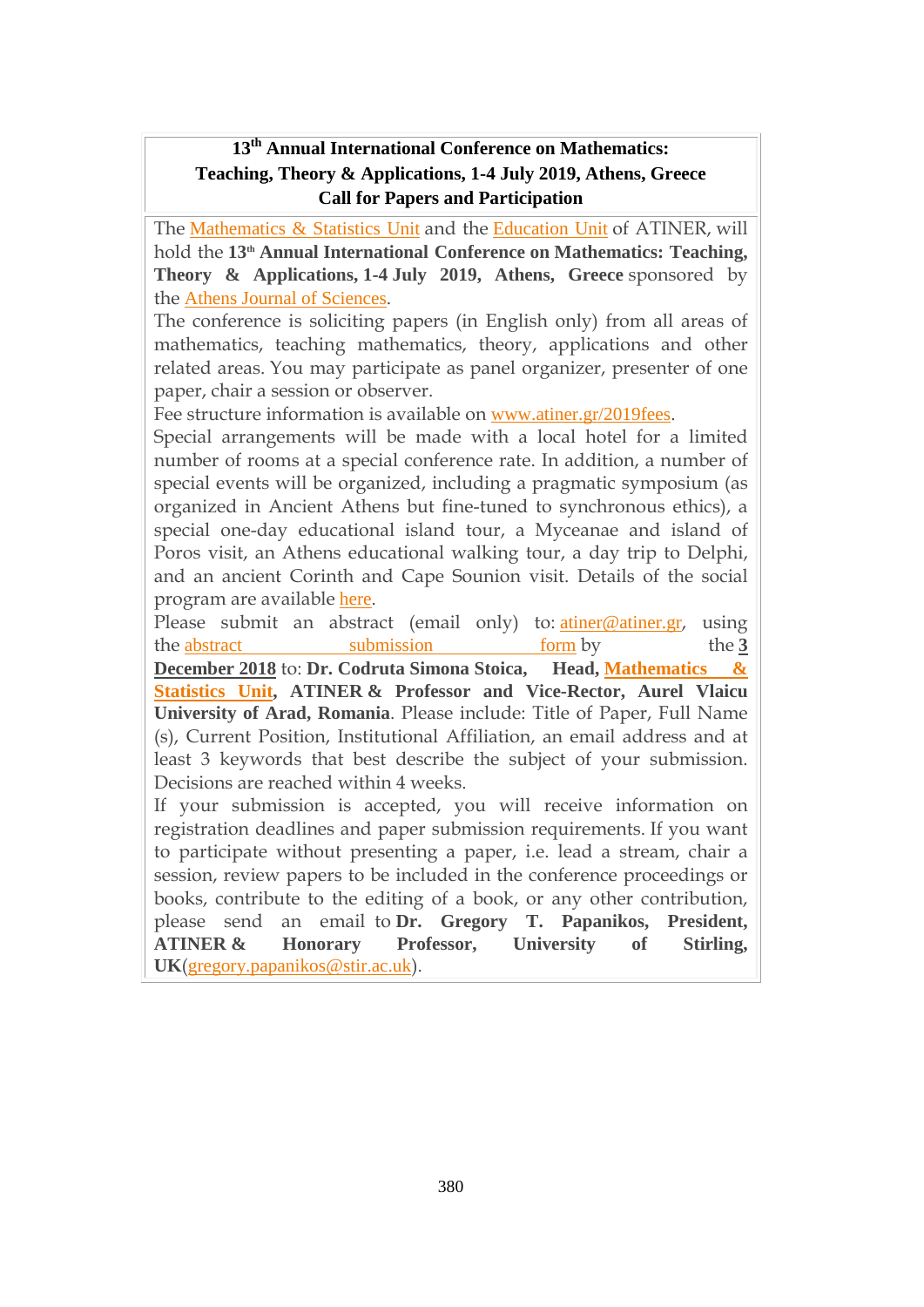#### **6 th Annual International Conference on Demography and Population Studies, 17-20 June 2019, Athens, Greece Call for Papers and Participation**

The [Anthropology](http://www.atiner.gr/anthropology-unit) & Demography Unit of ATINER will hold its **6 th Annual International Conference on Demography and Population Studies, 17-20 June 2019, Athens, Greece** sponsored by the Athens [Journal](http://www.athensjournals.gr/ajss) of Social [Sciences](http://www.athensjournals.gr/ajss).

The aim of the conference is to bring together academics and researchers from all areas of Demography and Population and other related disciplines. You may participate as stream leader, presenter of one paper, chair of a session or observer.

Fee structure information is available on [www.atiner.gr/2019fees](https://www.atiner.gr/2019fees).

Special arrangements will be made with a local hotel for a limited number of rooms at a special conference rate. In addition, a number of special events will be organized, including a pragmatic symposium (as organized in Ancient Athens but fine-tuned to synchronous ethics), a special one-day educational island tour, a Myceanae and island of Poros visit, an Athens educational walking tour, a day trip to Delphi, and an ancient Corinth and Cape Sounion visit. Details of the social program are available [here](http://www.atiner.gr/social-program).

Please submit an abstract (email only) to: *[atiner@atiner.gr](mailto:atiner@atiner.gr)*, using the abstract [submission](https://www.atiner.gr/2019/FORM-DEM.doc) form by the **18 February 2019** to: **Dr. Barbara Zagaglia, Academic Member, ATINER & Assistant Professor, Polytechnic University of Marche, Italy.** Please include: Title of Paper, Full Name (s), Current Position, Institutional Affiliation, an email address and at least 3 keywords that best describe the subject of your submission. **Decisions will be reached within four weeks of your submission.**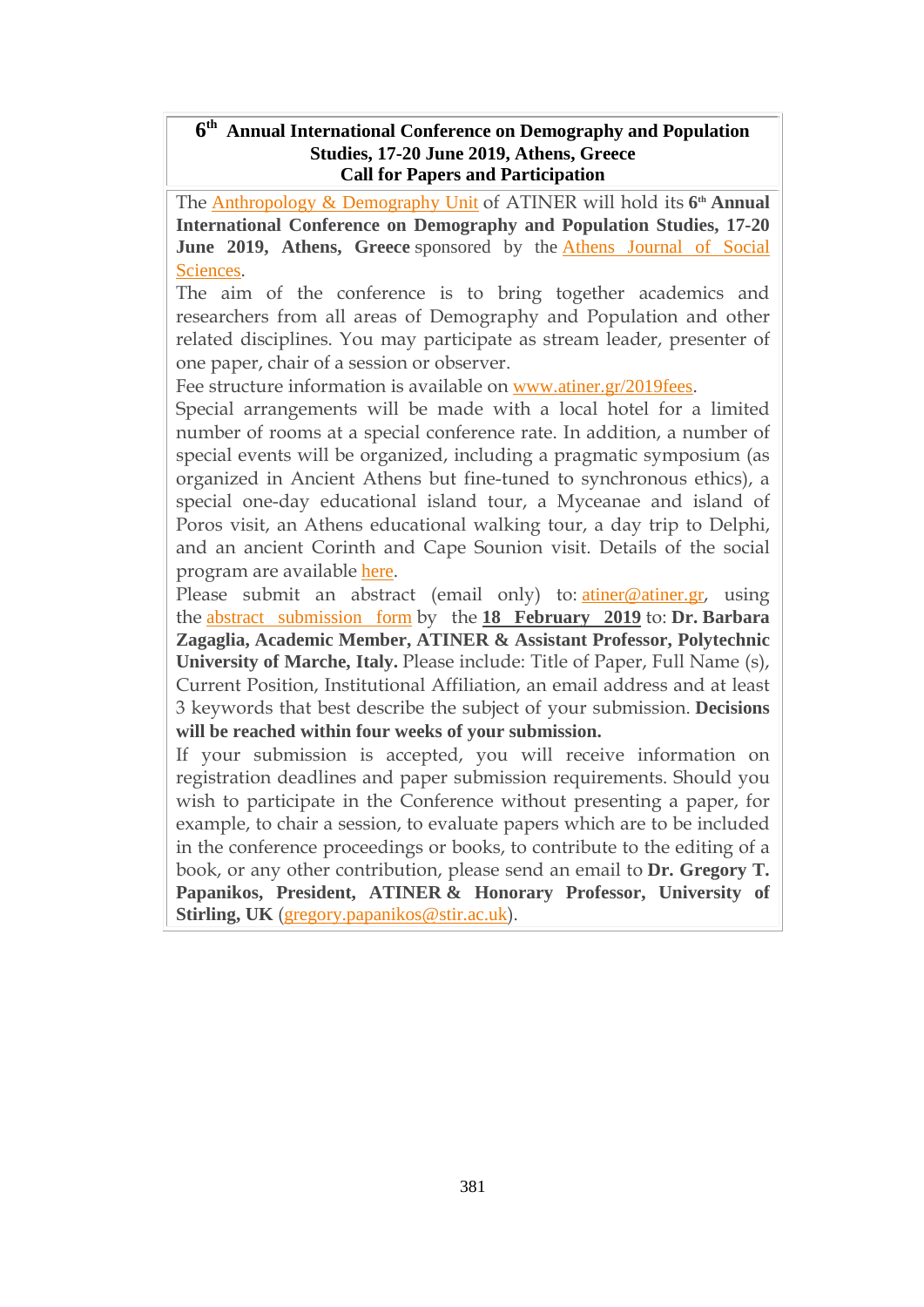#### **7 th Annual International Conference on Ecology, Ecosystems and Climate Change, 15-18 July, 2019, Athens, Greece Call for Papers and Participation**

The **Center for [Environmental](https://www.atiner.gr/cepce) Pollution, Climate & Ecology [\(CEPCE\)](https://www.atiner.gr/cepce)**, will hold the **7 th Annual International Conference on Ecology, Ecosystems and Climate Change, 15-18 July 2019, Athens, Greece** as part of theAnnual [International](https://www.atiner.gr/natural) Conference on Natural Sciences sponsored by the Athens Journal of [Sciences](http://www.athensjournals.gr/ajs).

The aim of the conference is to bring together academics and researchers from all scientific subject areas who have done work on ecology, ecosystems, climate change and other related subjects. You may participate as stream leader, presenter of one paper, chair a session or observer.

Fee structure information is available on [www.atiner.gr/2019fees](https://www.atiner.gr/2019fees).

Special arrangements will be made with a local hotel for a limited number of rooms at a special conference rate. In addition, a number of special events will be organized, including a pragmatic symposium (as organized in Ancient Athens but fine-tuned to synchronous ethics), a special one-day educational island tour, a Myceanae and island of Poros visit, an Athens educational walking tour, a day trip to Delphi, and an ancient Corinth and Cape Sounion visit. Details of the social program are available [here](http://www.atiner.gr/social-program).

Please submit an abstract (email only) to: [atiner@atiner.gr](mailto:atiner@atiner.gr), using the abstract [submission](https://www.atiner.gr/2019/FORM-ECL.doc) form by the **17 December 2018** to: **Dr. Anthony Koutoulis, Director, Natural & Formal [Sciences](https://www.atiner.gr/srd) Division and Associate Dean Research, College of Sciences and Engineering, University of Tasmania, Australia** or **Dr. Saif Uddin,** Director, Center for [Environmental](https://www.atiner.gr/cepce) [Pollution,](https://www.atiner.gr/cepce) Climate & Ecology (CEPCE) & Senior Research Scientist, Kuwait Institute for Scientific Research, Kuwait. Please include: Title of Paper, Full Name (s), Current Position, Institutional Affiliation, an email address and at least 3 keywords that best describe the subject of your submission. Decisions are reached within 4 weeks.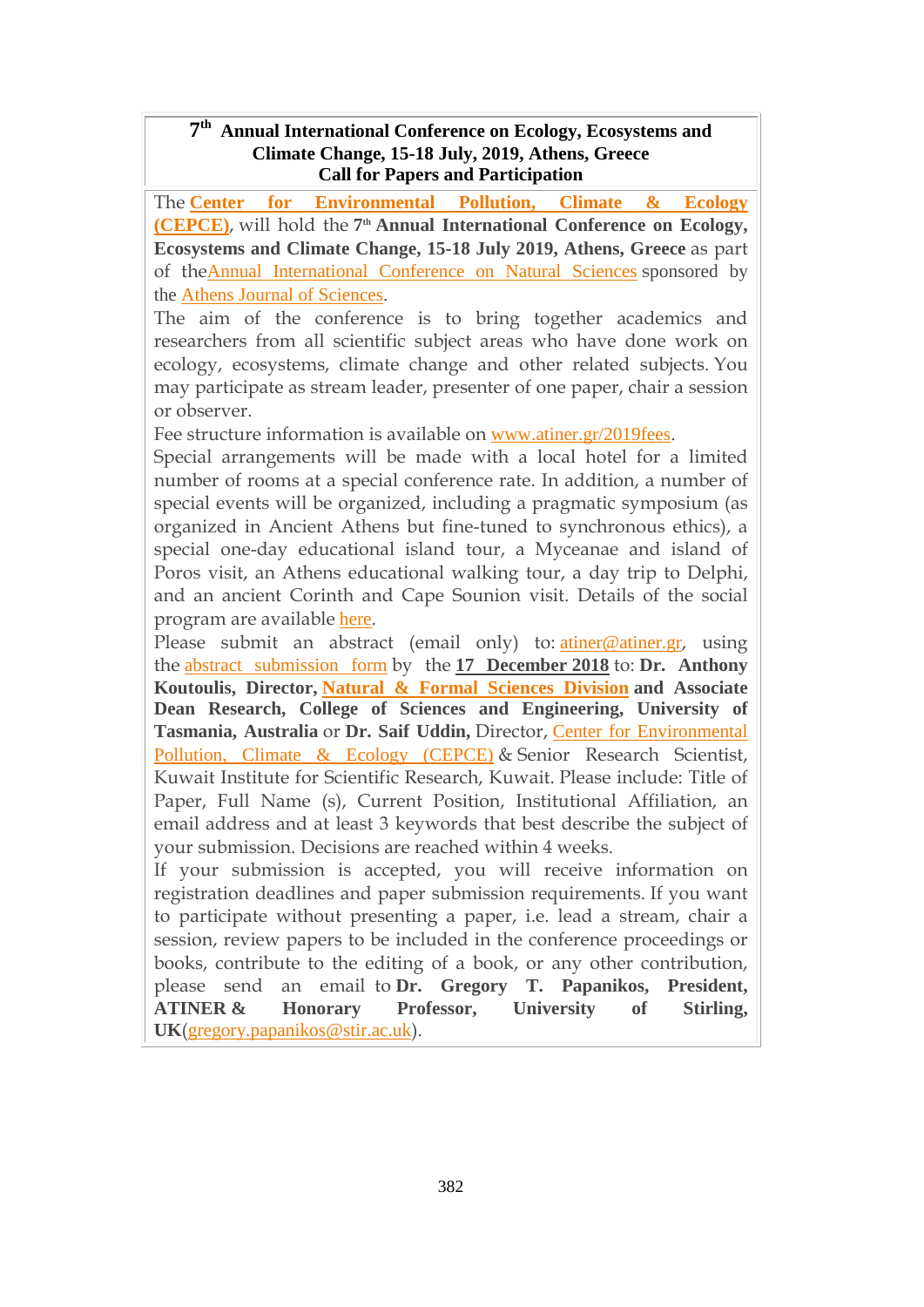### **12 th Annual International Symposium on Agricultural Research, 15-18 July 2019, Athens, Greece Call for Papers and Participation**

The [Agriculture](http://www.atiner.gr/AGRICULTURE-UNIT) Unit of ATINER, will hold its **12th Annual International Symposium on Agricultural Research, 15-18 July 2019, Athens, Greece** as part of the **Annual [International](https://www.atiner.gr/natural) Conference on Natural Sciencessponsored by** the Athens Journal of [Sciences](http://www.athensjournals.gr/ajs).

The aim of the conference is to bring together academics and researchers of all related disciplines. Areas of interest include (**but are not confined to**): Botany, Ecology and Nature Conservation, Waste Management, Rural Development, Biomass, Biotechnology, Animal Behavior, Geochemistry, Computers in Agriculture, Food and Nutrition, Plant and Tree Studies, Sea Studies, Marine, Agriculture Engineering, Crop Studies, Agronomy, Soil, Mycology, Fish, Forest, Genetics, Agribusiness, Hydrology, Land Use and Policy, Pesticides, Plant Pathology, Veterinary Sciences.

You may participate as stream organizer, presenter of one paper, chair a session or observer.

Fee structure information is available on [www.atiner.gr/2019fees](https://www.atiner.gr/2019fees).

Special arrangements will be made with a local hotel for a limited number of rooms at a special conference rate. In addition, a number of special events will be organized, including a pragmatic symposium (as organized in Ancient Athens but fine-tuned to synchronous ethics), a special one-day educational island tour, a Myceanae and island of Poros visit, an Athens educational walking tour, a day trip to Delphi, and an ancient Corinth and Cape Sounion visit. Details of the social program are available [here](http://www.atiner.gr/social-program).

Please submit an [abstract](https://www.atiner.gr/2019/FORM-AGR.doc) (email only) to: *[atiner@atiner.gr](mailto:atiner@atiner.gr)*, using the *abstract* [submission](https://www.atiner.gr/2019/FORM-AGR.doc) form by the **17 December 2018** to: **Dr. Anthony Koutoulis, Director, Natural & Formal [Sciences](https://www.atiner.gr/srd) Division and Associate Dean Research, College of Sciences and Engineering, University of Tasmania, Australia** or **Dr. Saif Uddin, Director, Center for [Environmental](https://www.atiner.gr/cepce) Pollution, Climate & Ecology [\(CEPCE\)](https://www.atiner.gr/cepce) & Senior Research Scientist, Kuwait Institute for Scientific Research, Kuwait**.

Please include: Title of Paper, Full Name (s), Current Position, Institutional Affiliation, an email address and at least 3 keywords that best describe the subject of your submission. Decisions are reached within 4 weeks.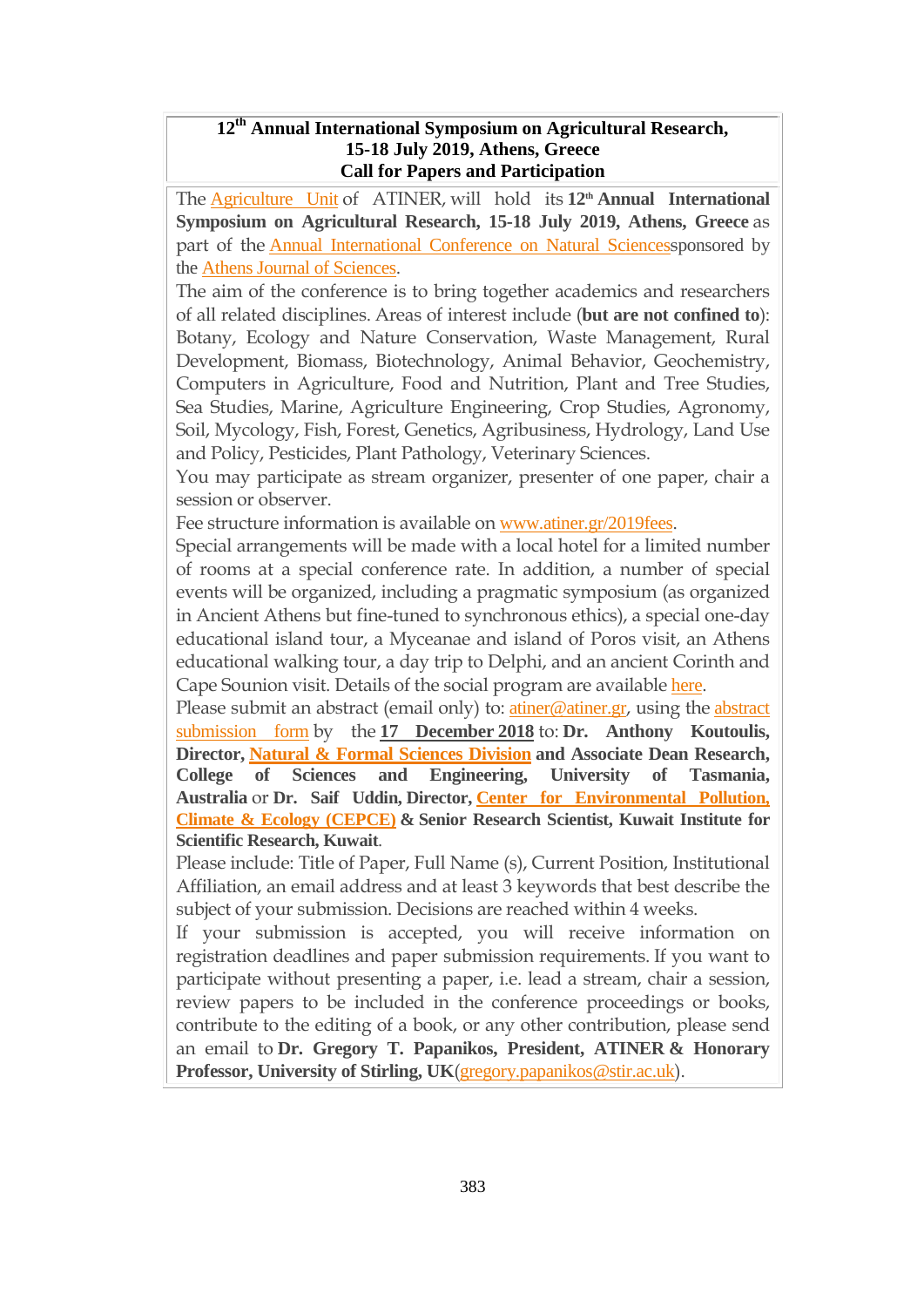#### **7 th Annual International Forum on Water, 15-18 July 2019, Athens, Greece Call for Papers and Participation**

The **Center for [Environmental](https://www.atiner.gr/cepce) Pollution, Climate & Ecology [\(CEPCE\)](https://www.atiner.gr/cepce)**, will hold the **7 th Annual International Forum on Water, 15-18 July 2019, Athens, Greece** as part of the Annual [International](https://www.atiner.gr/natural) Conference on Natural [Sciences](https://www.atiner.gr/natural) sponsored by the Athens Journal of [Sciences](http://www.athensjournals.gr/ajs).

The aim of the forum is bring together academics and researchers from all scientific subject areas who have done work on **Water** such as Biology, Life Sciences, and Environmental Science; Business, Management, Administration, Finance, and Economics; Chemistry, Physics and Materials Science; Engineering and Medicine; Social Sciences, Arts, and Humanities. You may participate as stream leader, presenter of one paper, chair a session or observer.

Fee structure information is available on [www.atiner.gr/2019fees](https://www.atiner.gr/2019fees).

Special arrangements will be made with a local hotel for a limited number of rooms at a special conference rate. In addition, a number of special events will be organized, including a pragmatic symposium (as organized in Ancient Athens but fine-tuned to synchronous ethics), a special one-day educational island tour, a Myceanae and island of Poros visit, an Athens educational walking tour, a day trip to Delphi, and an ancient Corinth and Cape Sounion visit. Details of the social program are available [here](http://www.atiner.gr/social-program).

Please submit an abstract (email only) to: [atiner@atiner.gr](mailto:atiner@atiner.gr), using the abstract [submission](https://www.atiner.gr/2019/FORM-WAT.doc) form by the **17 December 2018** to: **Dr. Anthony Koutoulis, Director, Natural & Formal [Sciences](https://www.atiner.gr/srd) Division and Associate Dean Research, College of Sciences and Engineering, University of Tasmania, Australia** or **Dr. Saif Uddin, Director, [Center](https://www.atiner.gr/cepce) for [Environmental](https://www.atiner.gr/cepce) Pollution, Climate & Ecology (CEPCE) & Senior Research Scientist, Kuwait Institute for Scientific Research, Kuwait**. Please include: Title of Paper, Full Name (s), Current Position, Institutional Affiliation, an email address and at least 3 keywords that best describe the subject of your submission. Decisions are reached within 4 weeks.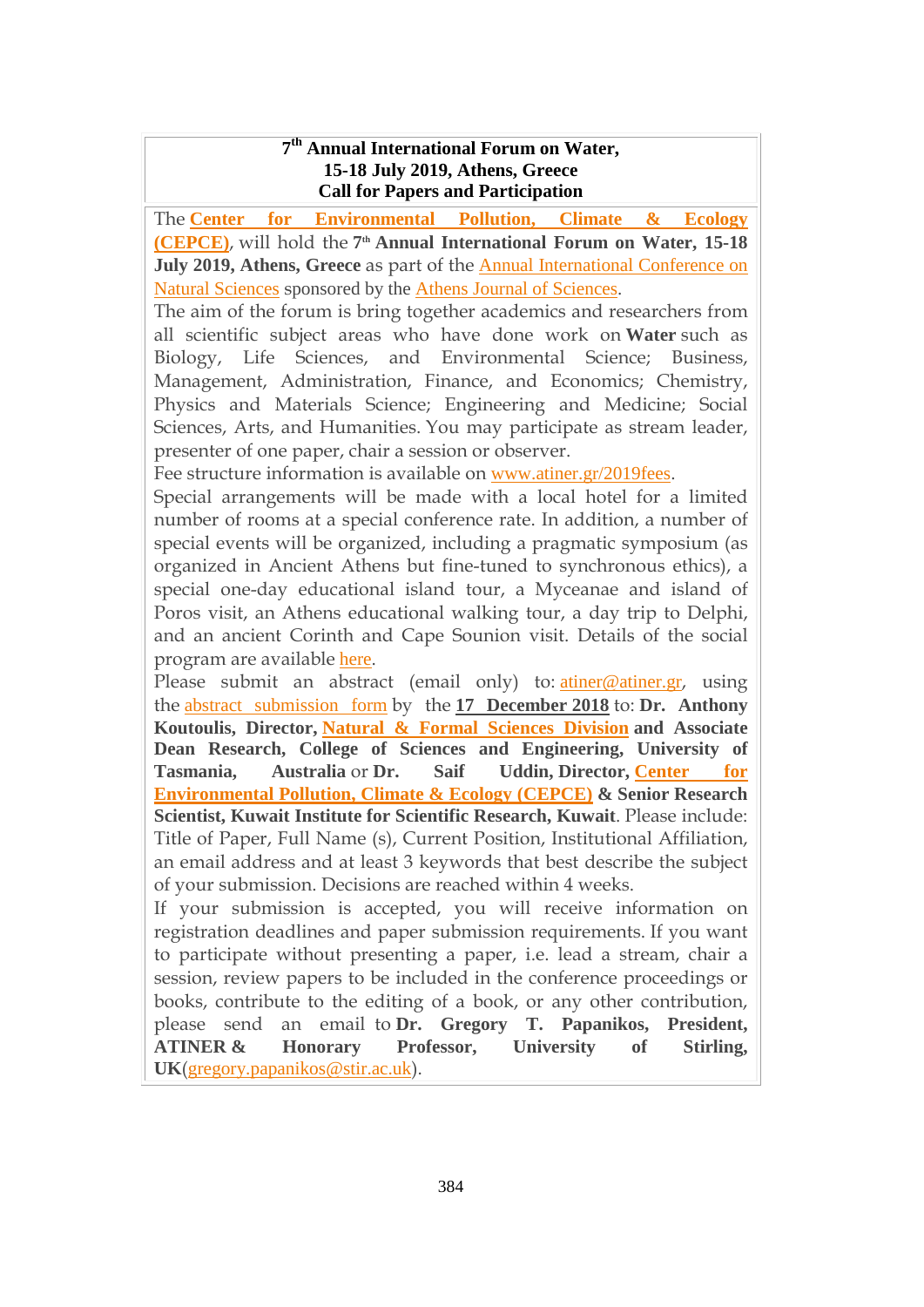#### **7 th Annual International Conference on Physics, 22-25 July 2019, Athens, Greece Call for Papers and Participation**

The [Physics](http://www.atiner.gr/PHYSICS-UNIT) Unit of ATINER, will hold its **7 th Annual International Conference on Physics, 22-25 July 2019, Athens, Greece** as part of the Annual [International](https://www.atiner.gr/sciences) Conference on Sciences**,** sponsored by the [Athens](http://www.athensjournals.gr/ajs) Journal of [Sciences](http://www.athensjournals.gr/ajs).

The aim of the conference is to bring together academics and researchers of all areas of physics and other related disciplines.You may participate as stream organizer, presenter of one paper, chair a session or observer.

Fee structure information is available on [www.atiner.gr/2019fees](https://www.atiner.gr/2019fees).

Special arrangements will be made with a local hotel for a limited number of rooms at a special conference rate. In addition, a number of special events will be organized, including a pragmatic symposium (as organized in Ancient Athens but fine-tuned to synchronous ethics), a special one-day educational island tour, a Myceanae and island of Poros visit, an Athens educational walking tour, a day trip to Delphi, and an ancient Corinth and Cape Sounion visit. Details of the social program are available [here](http://www.atiner.gr/social-program).

Please submit an abstract (email only) to: [atiner@atiner.gr](mailto:atiner@atiner.gr), using the abstract [submission](https://www.atiner.gr/2019/FORM-PHY.doc) form by the **24 December 2018** to: **Dr. Ethel Petrou, Academic Member, ATINER & Professor and Chair, Department of Physics, Erie Community College-South, State University of New York, USA** or **Dr. Bala Maheswaran, Head, Electrical [Engineering](https://www.atiner.gr/ELECTRICAL-UNIT) Unit, ATINER & Professor, Northeastern University, USA**. Please include: Title of Paper, Full Name (s), Current Position, Institutional Affiliation, an email address and at least 3 keywords that best describe the subject of your submission. Decisions are reached within 4 weeks.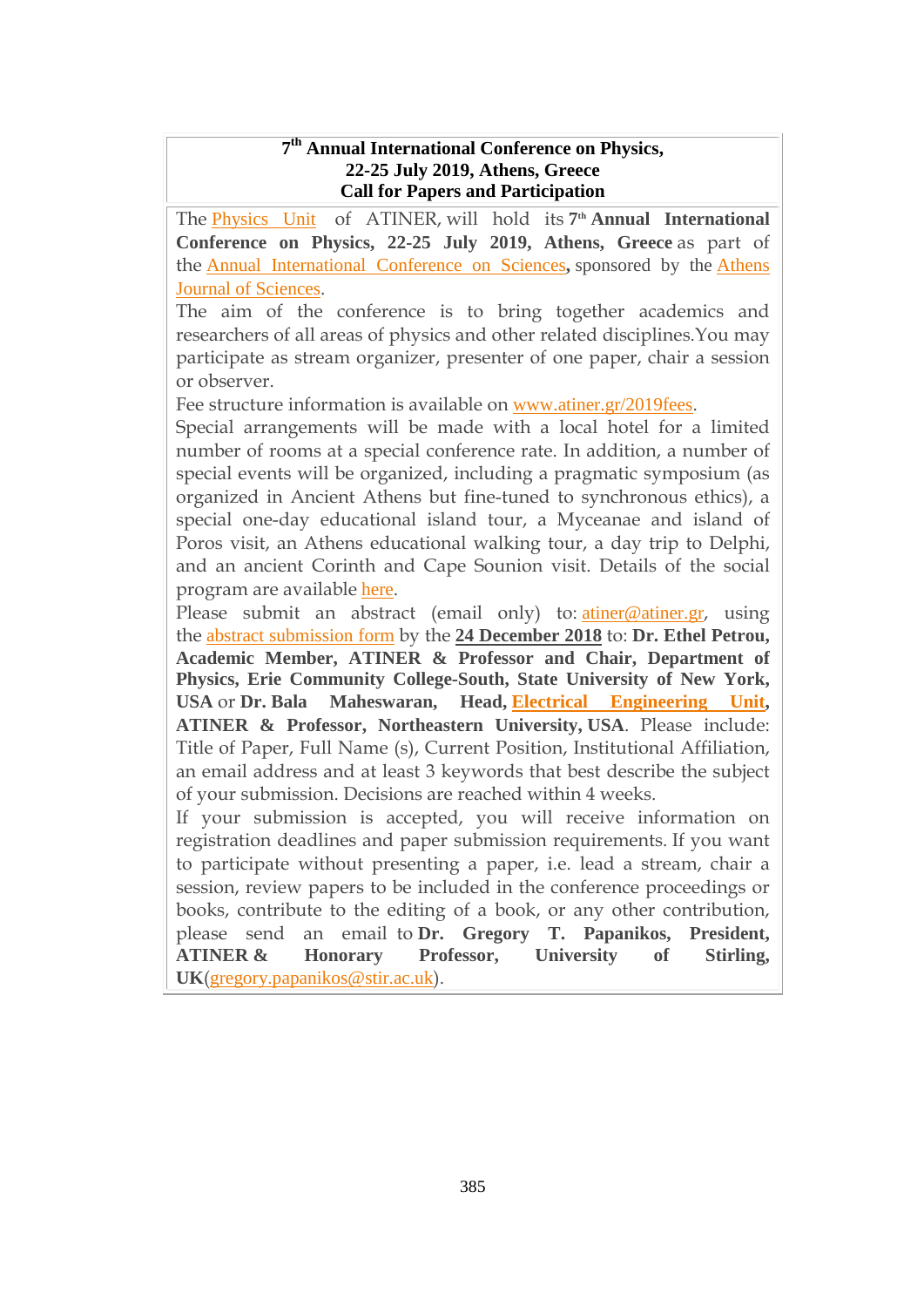#### **7 th Annual International Conference on Chemistry, 22-25 July 2019, Athens, Greece Call for Papers and Participation**

The [Chemistry](http://www.atiner.gr/CHEMISTRY-UNIT) Unit of ATINER, will hold its **7t <sup>h</sup> Annual International Conference on Chemistry, 22-25 July 2018, Athens, Greece** as part of the Annual [International](https://www.atiner.gr/sciences) Conference on Sciences**,** sponsored by the [Athens](http://www.athensjournals.gr/ajs) Journal of [Sciences](http://www.athensjournals.gr/ajs).

The aim of the conference is to bring together academics and researchers of all areas of chemistry and other related disciplines. You may participate as stream organizer, presenter of one paper, chair a session or observer.

Fee structure information is available on [www.atiner.gr/2019fees](https://www.atiner.gr/2019fees).

Special arrangements will be made with a local hotel for a limited number of rooms at a special conference rate. In addition, a number of special events will be organized, including a pragmatic symposium (as organized in Ancient Athens but fine-tuned to synchronous ethics), a special one-day educational island tour, a Myceanae and island of Poros visit, an Athens educational walking tour, a day trip to Delphi, and an ancient Corinth and Cape Sounion visit. Details of the social program are available [here](http://www.atiner.gr/social-program).

Please submit an abstract (email only) to: [atiner@atiner.gr](mailto:atiner@atiner.gr), using the abstract [submission](https://www.atiner.gr/2019/FORM-CHE.doc) form by the **24 December 2018** to: **Dr. Ellene Tratras Contis, Head, [Chemistry](http://www.atiner.gr/CHEMISTRY-UNIT.htm) Unit, ATINER & Professor of Chemistry, Eastern Michigan University, USA**. Please include: Title of Paper, Full Name (s), Current Position, Institutional Affiliation, an email address and at least 3 keywords that best describe the subject of your submission. Decisions are reached within 4 weeks.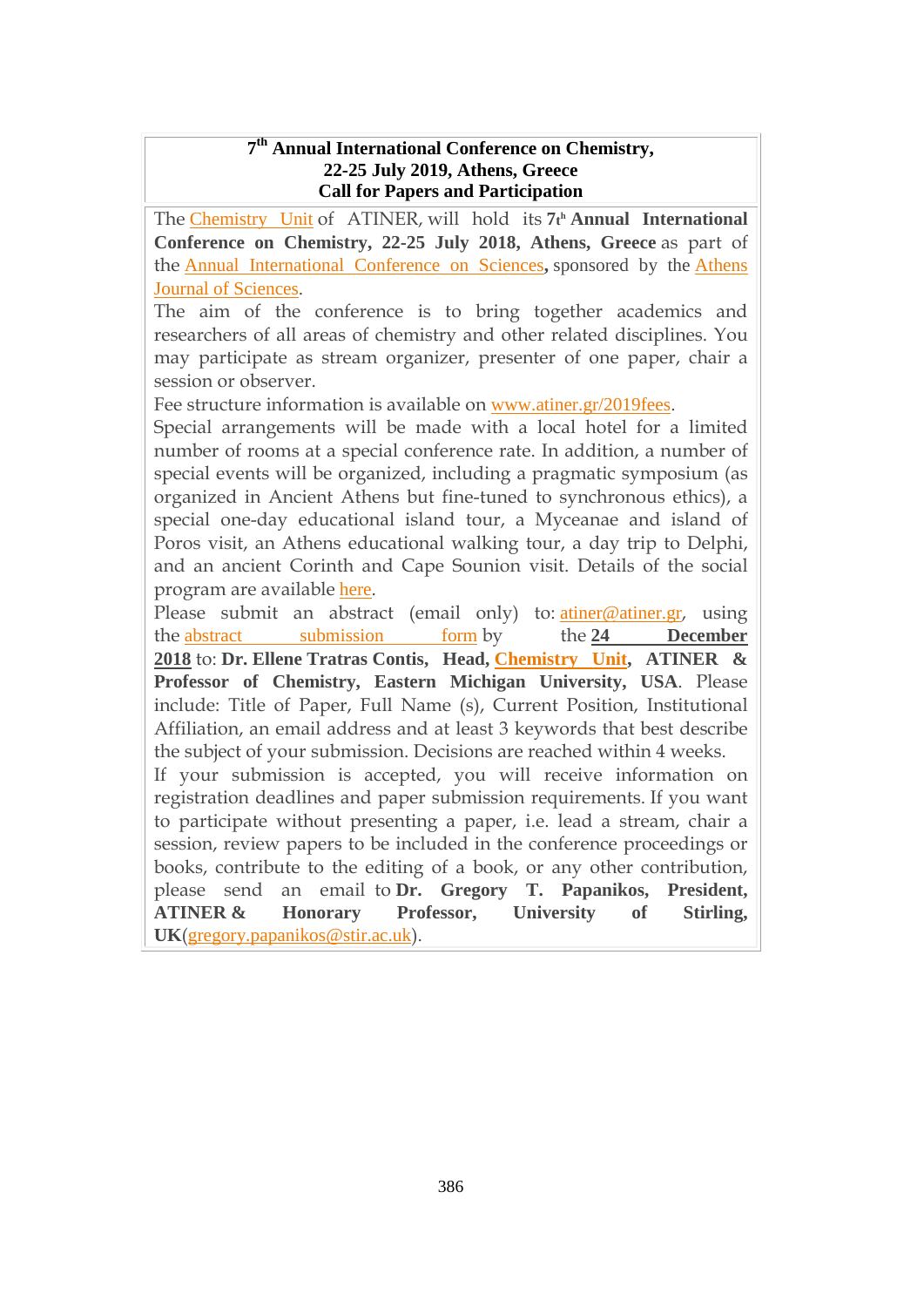### **6 th Annual International Conference on Geology and Earth Science, 15-18 June 2019, Athens, Greece Call for Papers and Participation**

The Natural & Formal [Sciences](http://www.atiner.gr/srd) Division of ATINER is organizing its **6 th Annual International Conference on Geology and Earth Science, 15- 18 July 2019, Athens, Greece** as part of the Annual [International](https://www.atiner.gr/natural) Conference on Natural [Sciences](https://www.atiner.gr/natural) sponsored by the [Athens](http://www.athensjournals.gr/ajs) Journal of [Sciences.](http://www.athensjournals.gr/ajs)

The aim of the conference is to bring together academics and researchers from all areas of geology, earth science and other related disciplines.

Areas of interest include (but are not limited to):

- o Mineralogy
- o Structural geology
- o Palaeontology
- o Geomorphology
- o Geological engineering
- o Physical geology (Landforms, weathering, erosion, mass wasting, earth quake, the origin of the earth)
- o Oceanic science

o Atmospheric science

- o Meteorology
- o Climatology

You may participate as a stream leader, paper presenter, session chair or observer.

Fee structure information is available on <https://www.atiner.gr/2019fees>.

Special arrangements will be made with a local hotel for a limited number of rooms at a special conference rate. In addition, a number of special events will be organized: A pragmatic symposium (as organized in Ancient Athens but fine tuned to synchronous ethics), a special oneday educational island tour, a Mycanae and island of Poros visit, an Athens educational walking tour, an one-day visit to Delphi and an ancient Corinth and Cape Sounion visit. Details of the social program are available [here](http://www.atiner.gr/social-program).

Please submit an abstract (email only) to: [atiner@atiner.gr](mailto:atiner@atiner.gr), using the abstract [submission](https://www.atiner.gr/2019/FORM-GEL.doc) form by the **17 December 2018** to: **Dr. Anthony Koutoulis, Director, Natural & Formal [Sciences](https://www.atiner.gr/srd) Division and Associate Dean Research, College of Sciences and Engineering, University of Tasmania, Australia** or **Dr. Saif Uddin, Director, [Center](https://www.atiner.gr/cepce) for [Environmental](https://www.atiner.gr/cepce) Pollution, Climate & Ecology (CEPCE) & Senior Research Scientist, Kuwait Institute for Scientific Research, Kuwait.**

Abstracts should include the following: Title of Paper, Full Name (s), Affiliation, Current Position, an email address, and at least 3 keywords that best describe the subject of your submission. Decisions are reached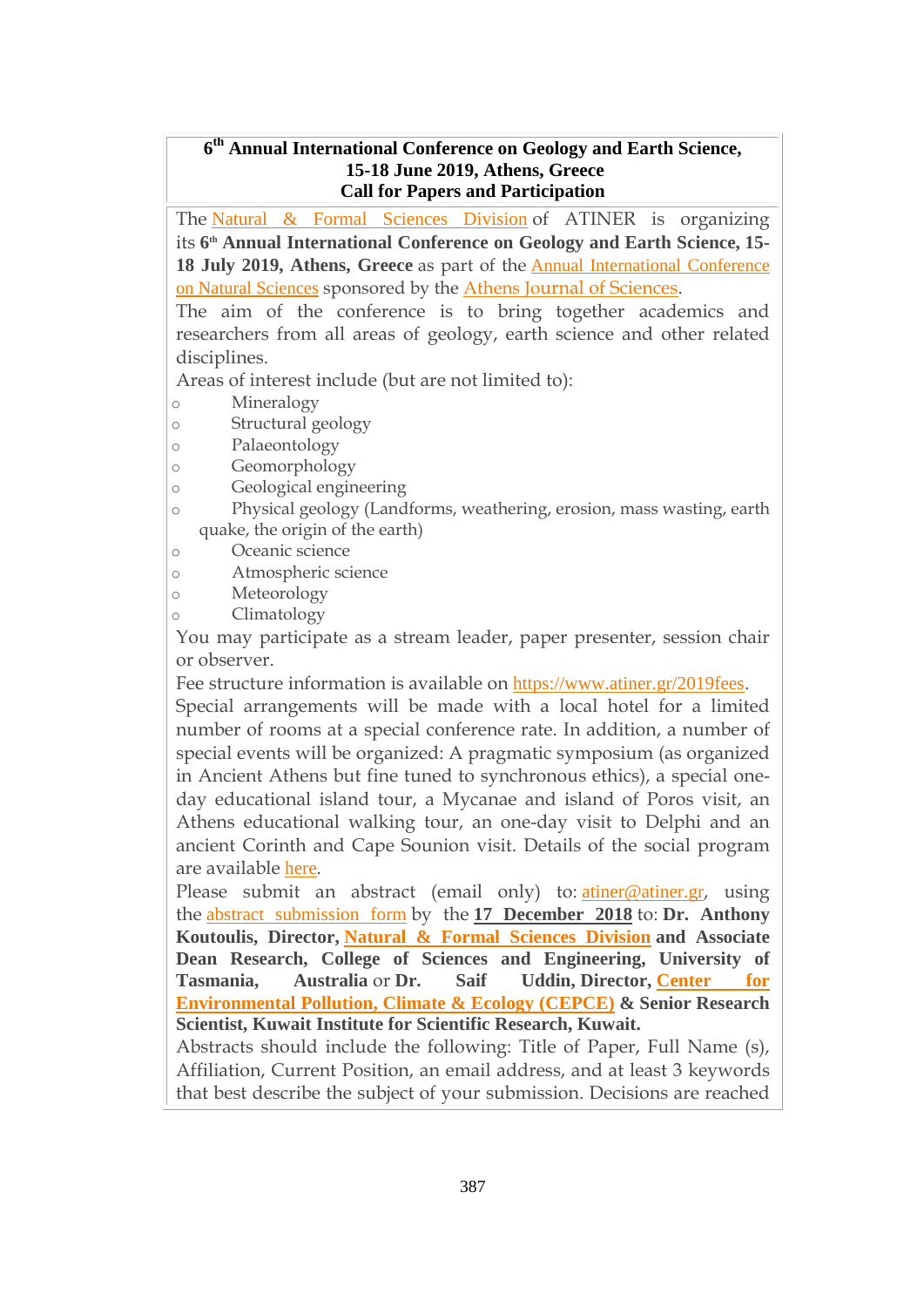within 4 weeks.

If you want to participate without presenting a paper, i.e. organize a stream, chair a session, review papers to be included in the conference proceedings or books, contribute to the editing of a book, or any other contribution, please send an email to **Dr. Gregory T. Papanikos, President, ATINER & Honorary Professor, University of Stirling, UK** ([gregory.papanikos@stir.ac.uk](mailto:gregory.papanikos@stir.ac.uk)).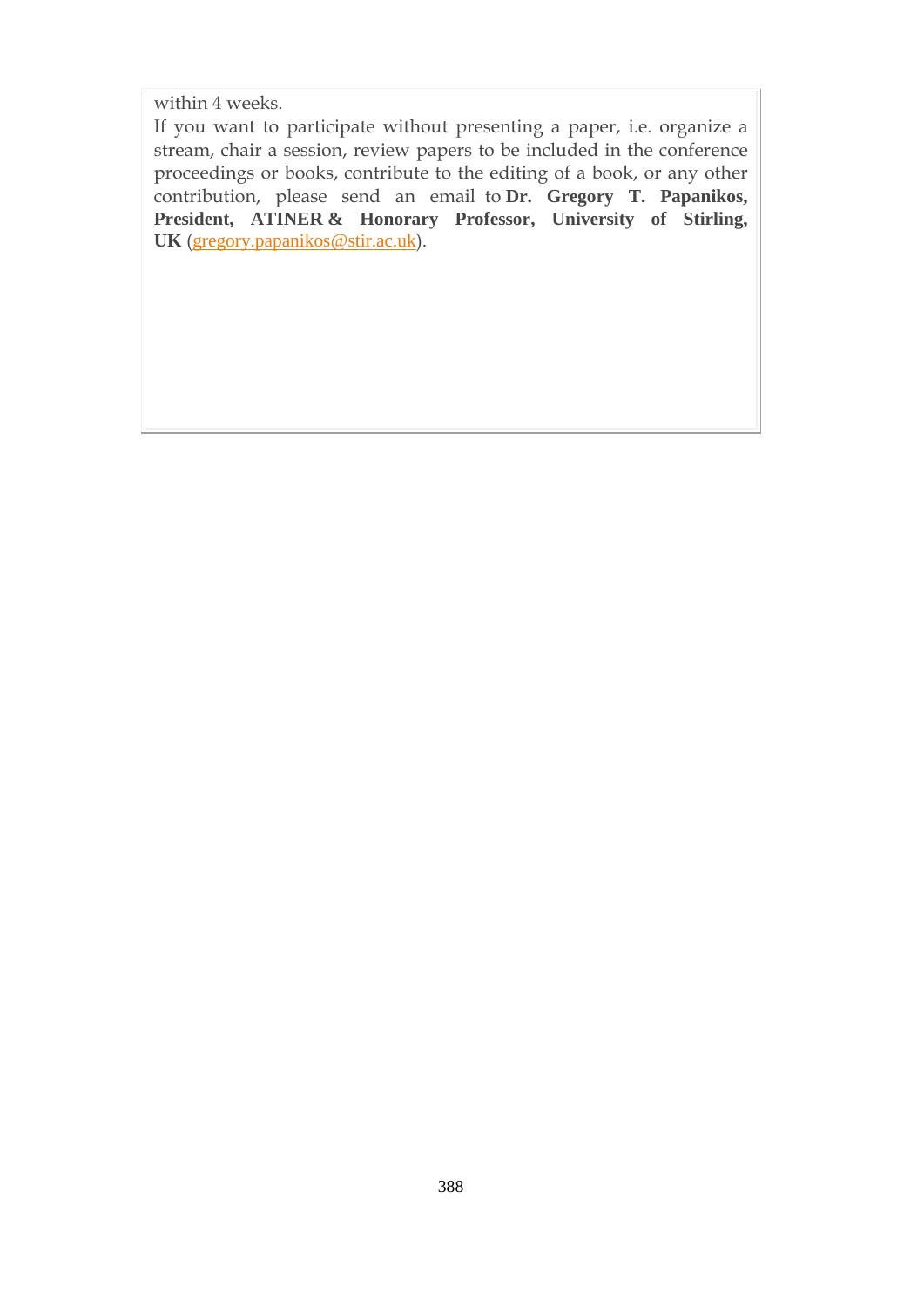### **5 th Annual International Conference on Geography, 3-6 June 2019, Athens, Greece Call for Papers and Participation**

ATINER is organizing its **5 th Annual International Conference on Geography, 3-6 June 2019, Athens, Greece**sponsored by the Athens [Journal](http://www.athensjournals.gr/ajs) of [Sciences](http://www.athensjournals.gr/ajs) and the Athens Journal of Social [Sciences](http://www.athensjournals.gr/ajss).

The aim of the conference is to bring together academics and researchers from all areas of physical geography, human geography and other related disciplines.

Areas of interest include (but are not limited to):

- o Bio-geography
- o Cartography
- o Climatology
- o Geographic Information Systems (GIS)
- o Geomorphology
- o Historical geography
- o Pedology
- o Transportation geography
- o Urban geography

You may participate as a stream leader, paper presenter, session chair or observer.

Fee structure information is available on [www.atiner.gr/2019fees](https://www.atiner.gr/2019fees).

Special arrangements will be made with a local hotel for a limited number of rooms at a special conference rate. In addition, a number of special events will be organized, including a pragmatic symposium (as organized in Ancient Athens but fine-tuned to synchronous ethics), a special one-day educational island tour, a Myceanae and island of Poros visit, an Athens educational walking tour, a day trip to Delphi, and an ancient Corinth and Cape Sounion visit. Details of the social program are available [here](http://www.atiner.gr/social-program).

Please submit an [abstract](https://www.atiner.gr/2019/FORM-GEO.doc) (email only) to: *[atiner@atiner.gr](mailto:atiner@atiner.gr)*, using the *abstract* [submission](https://www.atiner.gr/2019/FORM-GEO.doc) form by the **4 February 2019** to **Dr. Gregory T. Papanikos, President, ATINER** or **Dr. Keshav Bhattarai, Academic Member, ATINER & Professor and Geography Program Coordinator, University of Central Missouri, USA**. Abstracts should include the following: Title of Paper, Full Name (s), Affiliation, Current Position, an email address, and at least 3 keywords that best describe the subject of your submission. Decisions are reached within 4 weeks.

If you want to participate without presenting a paper, lead a stream, chair a session, review papers to be included in the conference proceedings or books, contribute to the editing of a book, or any other contribution, please send an email to **Dr. Gregory T. Papanikos, President, ATINER & Honorary Professor, University of Stirling, UK** ([gregory.papanikos@stir.ac.uk](mailto:gregory.papanikos@stir.ac.uk)).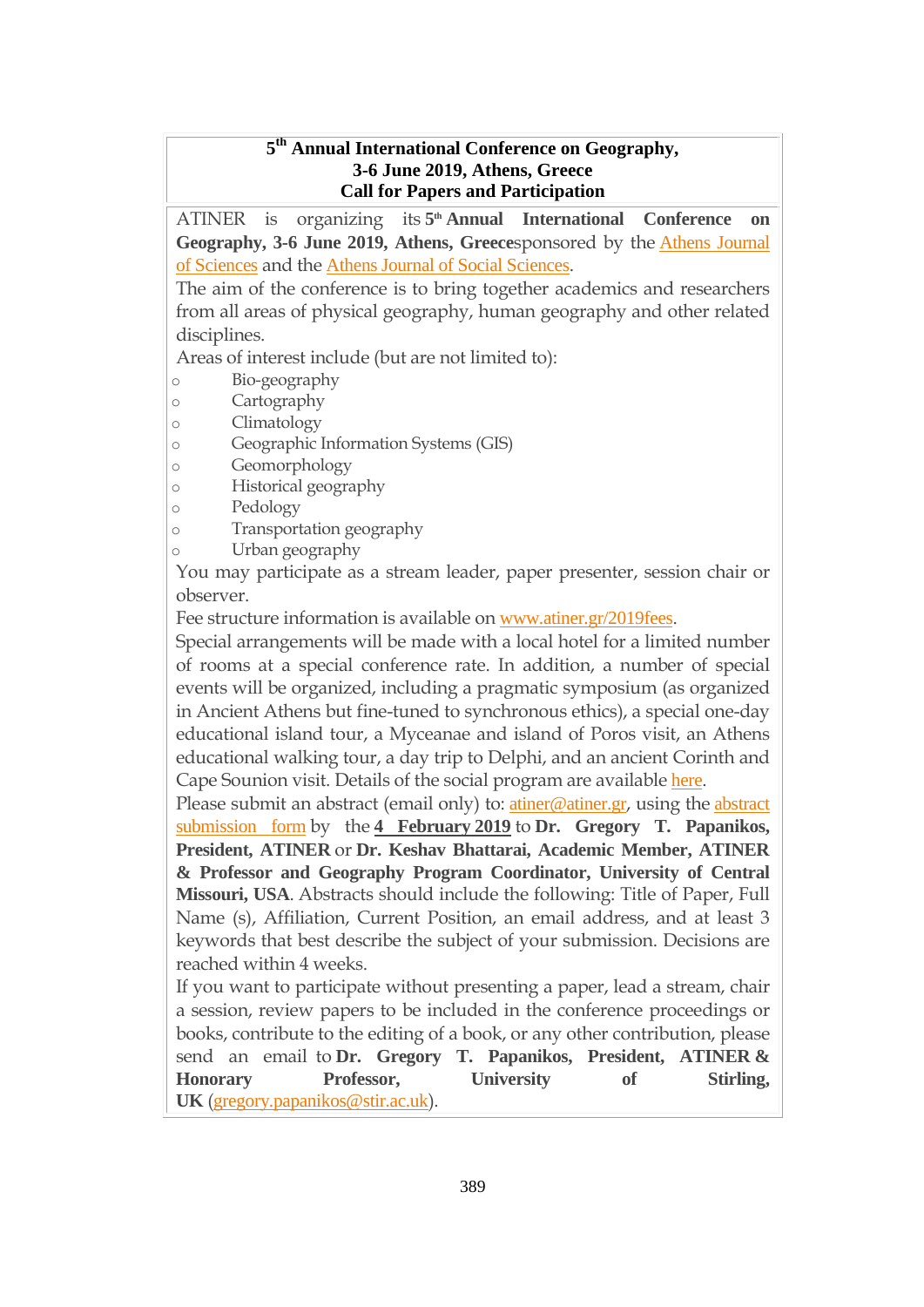### **5 th Annual International Conference on Biology, 24-27 June 2019, Athens, Greece Call for Papers and Participation**

The [Biology](http://www.atiner.gr/biology-unit) Unit of ATINER is organizing its **5 th Annual International Conference on Biology, 24-27 June 2019, Athens, Greece** sponsored by the Athens Journal of [Sciences](http://athensjournals.gr/ajs).

The aim of the conference is to bring together academics and researchers from all areas of Biology and related disciplines. You may participate as stream leader, presenter of one paper, chair of a session or observer.

Fee structure information is available on [www.atiner.gr/2019fees](https://www.atiner.gr/2019fees).

Special arrangements will be made with a local hotel for a limited number of rooms at a special conference rate. In addition, a number of special events will be organized, including a pragmatic symposium (as organized in Ancient Athens but fine-tuned to synchronous ethics), a special one-day educational island tour, a Myceanae and island of Poros visit, an Athens educational walking tour, a day trip to Delphi, and an ancient Corinth and Cape Sounion visit. Details of the social program are available [here](http://www.atiner.gr/social-program).

Please submit an abstract (email only) to: *[atiner@atiner.gr](mailto:atiner@atiner.gr)*, using the abstract [submission](https://www.atiner.gr/2019/FORM-BIO.doc) form by the **17 December 2018** to **Dr. Christopher Janetopoulos, Head, [Biology](http://www.atiner.gr/BIOLOGY-UNIT.htm) Unit, ATINER & Associate Professor of Biological Sciences, University of the Sciences, USA** or **Dr. Anthony Koutoulis, Director, Natural & Formal Sciences Division and Associate Dean Research, College of Sciences and Engineering, University of Tasmania, Australia.** Abstracts should include the following: Title of Paper, Full Name (s), Affiliation, Current Position, an email address, and at least 3 keywords that best describe the subject of your submission. Decisions are reached within 4 weeks.

If you want to participate without presenting a paper, i.e. lead a stream, chair a session, review papers to be included in the conference proceedings or books, contribute to the editing of a book, or any other contribution, please send an email to **Dr. Gregory T. Papanikos, President, ATINER & Honorary Professor, University of Stirling, UK**([gregory.papanikos@stir.ac.uk](mailto:gregory.papanikos@stir.ac.uk)).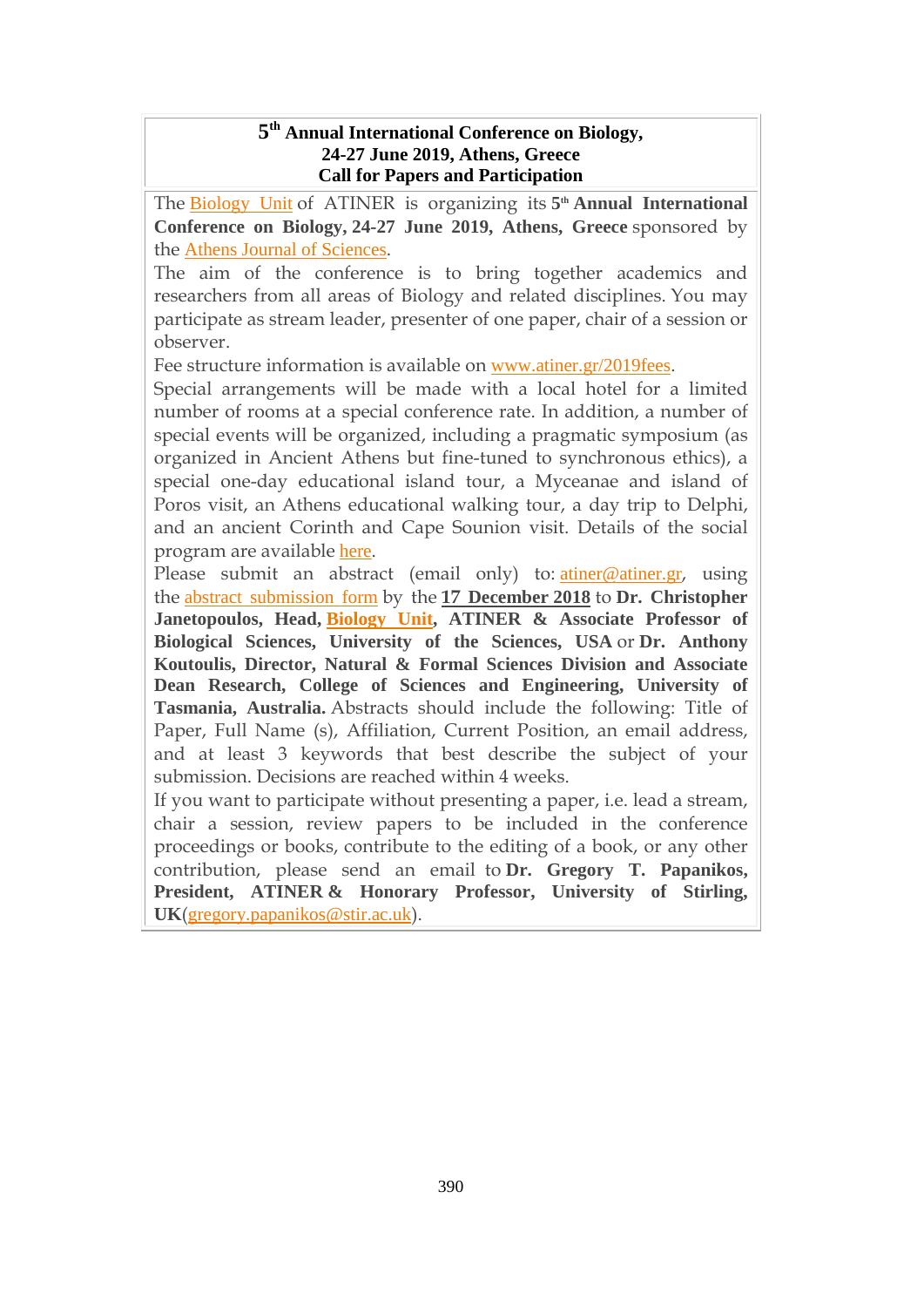| 2016 | Ecology,<br>Ecosystems and<br>Stress: Impacts,<br>Adaptation and<br>Mitigation | Amitava Rakshit                                    | <b>Table of</b><br>Contents        | Preface and<br>Introduction               | <b>Book Cover</b> |
|------|--------------------------------------------------------------------------------|----------------------------------------------------|------------------------------------|-------------------------------------------|-------------------|
| 2015 | Emerging<br>Innovations in<br>Agriculture:<br>From Theory to<br>Practice       | Amitava Rakshit                                    | <b>Table of</b><br><b>Contents</b> | Preface and<br>Introduction               | <b>Book Cover</b> |
| 2015 | Essays on<br>Mathematics<br>and Statistics:<br>Volume 5                        | Codruta Stoica                                     | Table of<br><b>Contents</b>        | Preface and<br>Introduction               | <b>Book Cover</b> |
| 2014 | Pharmaceutical<br>Sciences-<br><b>Selected Papers</b>                          | David M. Wood                                      | <b>Table of</b><br><b>Contents</b> | <b>Preface and</b><br><b>Introduction</b> | <b>Book Cover</b> |
| 2013 | Technological<br>Advancement<br>for<br>Vibrant<br>Agriculture                  | Amitava Rakshit                                    | <b>Table of</b><br>Contents        | Preface and<br>Introduction               | <b>Book Cover</b> |
| 2013 | Essays on<br>Mathematics<br>and Statistics:<br>Volume 4                        | Vladimir Akis                                      | Table of<br>Contents               | Preface and<br>Introduction               | <b>Book Cover</b> |
| 2013 | Essays on<br>Mathematics<br>and Statistics:<br>Volume 3                        | Vladimir Akis                                      | Table of<br>Contents               | Preface and<br>Introduction               | <b>Book Cover</b> |
| 2012 | Essays on<br>Environmental<br><b>Studies</b>                                   | Amit Sarin                                         | Table of<br>Contents               | Preface and<br>Introduction               | <b>Book Cover</b> |
| 2012 | Essays on<br>Mathematics<br>and Statistics:<br>Volume 2                        | Vladimir Akis                                      | Table of<br>Contents               | Preface and<br>Introduction               | <b>Book Cover</b> |
| 2011 | Recent<br>Developments<br>in Energy and<br>Environmental<br>Research           | Eva Maleviti                                       | Table of<br><b>Contents</b>        |                                           | <b>Book Cover</b> |
| 2011 | Essays on<br>Agriculture and<br>Environment                                    | Eva Maleviti and<br><b>Costas Stathopoulos</b>     | <b>Table of</b><br><b>Contents</b> |                                           | <b>Book Cover</b> |
| 2011 | Environmental<br>Engineering and<br>Sustainability                             | Michael Theophanides and<br>Theophile Theophanides | <b>Table of</b><br><b>Contents</b> |                                           | <b>Book Cover</b> |

## **Recent Books Published by the Research Units of Natural & Formal Sciences**

The full list of ATINER's publications is available on <http://www.atiner.gr/Publications.htm>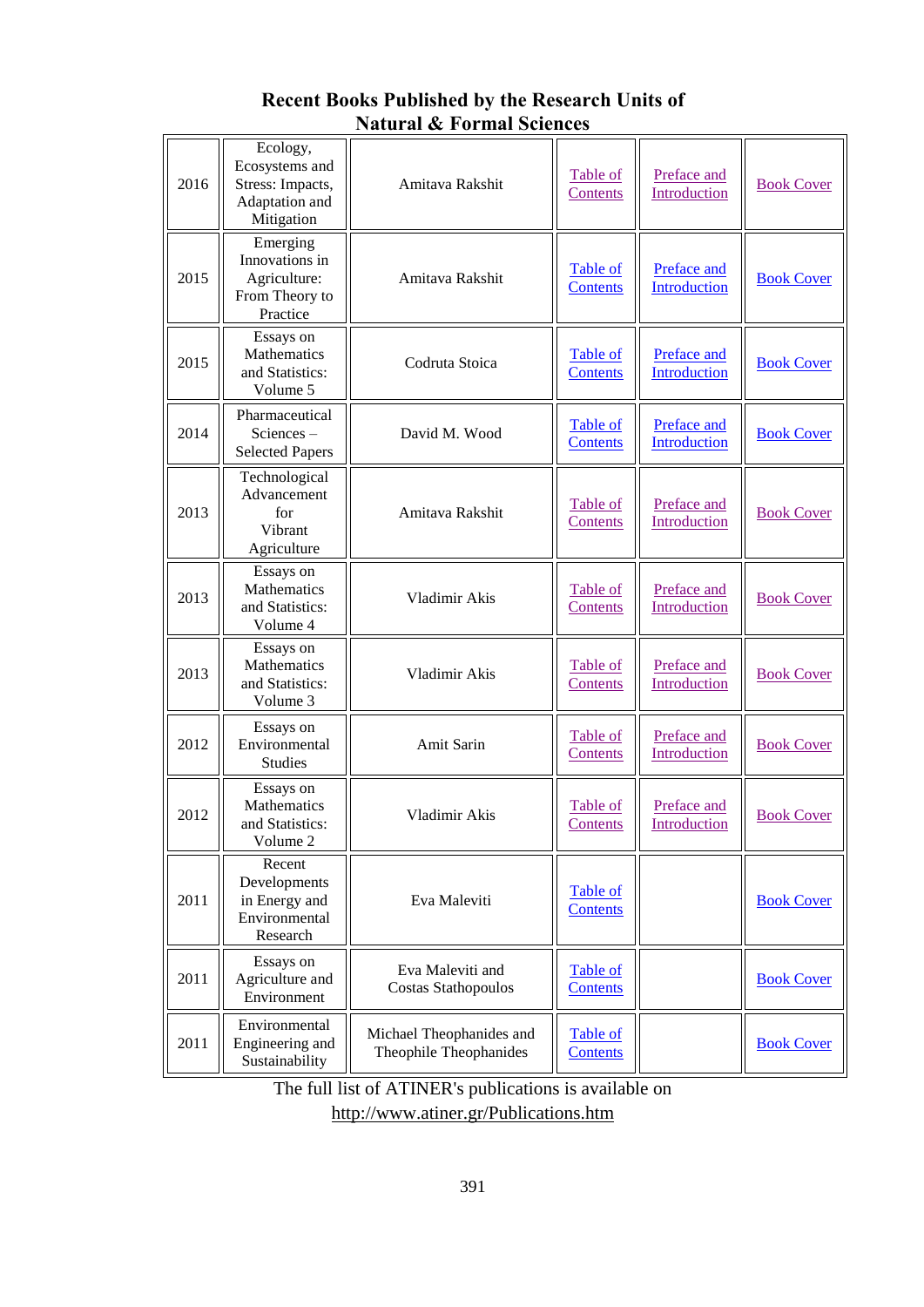#### The **Academic Committee** consists of (a) the Executive Committee Members (b) the Heads and Deputy Heads of the Institute's [Research Units](http://www.atiner.gr/RESEARCH-DIVISIONS.htm) (c) Academics Responsible for a

#### Conference and (d) Distinguished Professors.

| 1. Dr. Nicolas Abatzoglou, Head, Environment Research Unit,                                               | 24. Dr. Nicolas Papadopoulos, Chancellor's Professor & Professor,                                            |
|-----------------------------------------------------------------------------------------------------------|--------------------------------------------------------------------------------------------------------------|
| ATINER & Professor; Department of Chemical &<br>Biotechnological Engineering-Université de Sherbrooke and | Carleton University - Eric Sprott School of Business-International<br>Business Study Group-Director, Canada. |
| Chair Pfizer-PAT in Pharmaceutical Engineering, Director                                                  | 25. Dr. Nicolas Papadopoulos, Chancellor's Professor & Professor,                                            |
| GREEN-TPV and GRTP-C & P, Canada                                                                          | Carleton University - Eric Sprott School of Business-International                                           |
| 2. Dr. Dan Albertson, Associate Professor, University of Alabama,                                         | Business Study Group-Director, Canada.                                                                       |
| USA                                                                                                       | 26. Dr. Nicolas Papadopoulos, Chancellor's Professor & Professor,                                            |
| 3. Dr. Christos Anagnostopoulos, Head, Sports Research Unit,                                              | Carleton University - Eric Sprott School of Business-International                                           |
| ATINER & Associate Professor/Associate Lecturer, Molde                                                    | Business Study Group-Director, Canada.                                                                       |
| University College, Norway/University of Central Lancashire,                                              | 27. Dr. Nicholas Pappas, Vice President, ATINER & Professor, Sam                                             |
| Cyprus                                                                                                    | Houston University, USA.                                                                                     |
| 4. Dr. Stephen Andrew Arbury, Head, Visual & Performing Arts                                              | 28. Dr. Yorgo Pasadeos, Head, Mass Media and Communication                                                   |
| Research Unit, ATINER & Professor, Radford University, USA                                                | Research Unit, ATINER & Professor Emeritus, University of                                                    |
| 5. Dr. Thomas Attard, Head, Civil Engineering Research Unit,                                              | Alabama, USA.                                                                                                |
| ATINER & Associate Professor, The University of Alabama at                                                | 29. Dr. Thanos Patelis, Head, Psychology Research Unit, ATINER &                                             |
| Birmingham, USA.                                                                                          | Senior Associate, National Center for the Improvement of                                                     |
| 6. Dr. Sharon Claire Bolton, Head, Management Research Unit,                                              | Educational Assessment, USA & Research Scholar, Fordham                                                      |
| ATINER & Dean, The Management School, University of                                                       | University, USA.                                                                                             |
|                                                                                                           |                                                                                                              |
| Stirling, UK.                                                                                             | 30. Dr. Nicholas Patricios, Director, Engineering & Architecture                                             |
| 7. Dr. Zoe Boutsioli, Director, Health Sciences Research Division,                                        | Research Division, ATINER & Professor & Dean Emeritus, School                                                |
| Greece.                                                                                                   | of Architecture, University of Miami, USA.                                                                   |
| 8. Dr. Jayoung Che, Head, History Research Unit, ATINER &                                                 | 31. Dr. Panagiotis Petratos, Acting Director, Natural & Formal                                               |
| Research Professor, Institute for the Mediterranean Studies-                                              | Sciences Research Division, ATINER & Associate Professor,                                                    |
| Pusan University of Foreign Studies, South Korea.                                                         | California State University, Stanislaus, USA.                                                                |
| 9. Dr. Sue Coffey, Head, Nursing Research Unit, ATINER &                                                  | 32. Dr. Ethel Petrou, Professor and Chair, State University of New                                           |
| Associate Professor and Director of the Nursing Program,                                                  | York - Erie Community College-South-Department of Physics,                                                   |
| University of Ontario Institute of Technology, Canada.                                                    | USA.                                                                                                         |
| 10. Dr. Paul Contoyannis, Head, Health Economics & Management                                             | 33. Dr. George Poulos, Vice President of Research, ATINER &                                                  |
| Research Unit, ATINER & Associate Professor, McMaster                                                     | Emeritus Professor, University of South Africa, South Africa.                                                |
|                                                                                                           |                                                                                                              |
| University, Canada.                                                                                       | 34. Dr. John Roufagalas, Head, Economics Research Unit, ATINER &                                             |
| 11. Dr. David A. Frenkel, Head, LawResearch Unit, ATINER &                                                | Professor, Troy University, USA.                                                                             |
| LL.D., Emeritus Professor, Guilford Glazer Faculty of Business                                            | 35. Dr. Ketan Ruparelia, Head, <i>Pharmaceutical Research Unit,</i>                                          |
| and Management, Ben-Gurion University of the Negev, Beer-                                                 | ATINER & Research Fellow & Part-time Lecturer, De Montfort                                                   |
| Sheva, and School of Law, Carmel Academic Centre, Haifa,                                                  | University, UK.                                                                                              |
| Israel.                                                                                                   | 36. Dr. Chris Sakellariou, Vice President of Finance, ATINER &                                               |
| 12. Dr. Patricia Hanna. Head, Philosophy Research Unit, ATINER                                            | Associate Professor, Nanyang Technological University, Singapore.                                            |
| & Professor, University of Utah, USA.                                                                     | 37. Dr. Virginia Sisiopiku, Head, Transportation Engineering Research                                        |
| 13. Dr. Christopher Janetopoulos, Head, Biology Research Unit,                                            | Unit, ATINER, & Associate Professor, The University of Alabama                                               |
| ATINER, & Associate Professor, University of the Sciences,                                                | at Birmingham, USA.                                                                                          |
| USA.                                                                                                      | 38. Dr. Gilda Socarrás, Head, Languages & Linguistics Research Unit,                                         |
| 14. Dr. Valia Kasimati, Head, Tourism Research Unit, ATINER &                                             | ATINER & Associate Professor, Auburn University, USA.                                                        |
| Researcher, Department of Economic Analysis & Research,                                                   | 39. Ioannis Stivactis, Director, Social Sciences Research Division,                                          |
|                                                                                                           | ATINER & Director, International Studies Program, Virginia                                                   |
| Central Bank of Greece, Greece.                                                                           |                                                                                                              |
| 15. Dr. Gregory A. Katsas, Head, Sociology Research Unit,                                                 | Polytechnic Institute & State UniversityUSA.                                                                 |
| ATINER & Associate Professor, The American College of                                                     | 40. Codruta Simona Stoica, Head, Mathematics & Statistics Research                                           |
| Greece-Deree College, Greece.                                                                             | Unit, ATINER & Associate Professor, Aurel Vlaicu University of                                               |
| 16. Dr. Bettina Koch, Associate Professor, Virginia Polytechnic                                           | Arad, Romania.                                                                                               |
| Institute & State University, USA.                                                                        | 41. Dr. Theodore Trafalis, Head, <i>Industrial Engineering Research Unit</i> ,                               |
| 17. Dr. Maria Konstantaki, Senior Lecturer, Buckinghamshire New                                           | ATINER & Professor & Director, Optimization & Intelligent                                                    |
| University, UK.                                                                                           | Systems Laboratory, The University of Oklahoma, USA.                                                         |
| 18. Dr. Peter Koveos, Head, Accounting & Finance Research Unit,                                           | 42. Dr. Mert Uydaci, Director, Human Development Research                                                    |
| ATINER & Professor, Syracuse University, USA.                                                             | Division, ATINER& Professor, Marmara University, Turkey.                                                     |
| 19. Dr. Alexander Makedon, Head, Education Research Unit,                                                 | 43. Dr. Cleopatra Veloutsou, Head, Marketing Research Unit, ATINER                                           |
| ATINER & Professor, Arellano University in Manila,                                                        | & Senior Lecturer, Department of Business and Management,                                                    |
| Philippines.                                                                                              | University of Glasgow, UK.                                                                                   |
| 20. Dr. Michael P. Malloy, Director, Business and Law Research                                            | 44. Dr. David Philip, Wick, Director, Arts and Humanities Research                                           |
| Division, ATINER & Distinguished Professor & Scholar,                                                     | Division, ATINER & Professor, Gordon College, USA.                                                           |
| University of the Pacific, USA.                                                                           | 45. Dr. Peter Yannopoulos, Professor, Brock University, Canada.                                              |
| 21. Dr. Anil Mandal, Courtesy Clinical Professor, University of                                           | 46. Dr. Timothy Young, Professor & Graduate Director, The University                                         |
|                                                                                                           |                                                                                                              |
| Florida -Department of Medicine, USA.                                                                     | of Tennessee, USA.                                                                                           |
| 22. Dr. Andriana Margariti, Head, Medicine Research Unit,                                                 | 47. Barbara Zagaglia, Assistant Professor, Marche Polytechnic                                                |
| ATINER & Lecturer, Centre for Experimental Medicine,                                                      | University, Italy.                                                                                           |
| Queen's University Belfast, UK.                                                                           |                                                                                                              |
| 23. Dr. Stamos Metzidakis, Head, Literature Research Unit,                                                |                                                                                                              |
| ATINER & Professor, Washington University in Saint Louis,                                                 |                                                                                                              |
| USA.                                                                                                      |                                                                                                              |
|                                                                                                           |                                                                                                              |
|                                                                                                           |                                                                                                              |
|                                                                                                           |                                                                                                              |
|                                                                                                           |                                                                                                              |
|                                                                                                           |                                                                                                              |